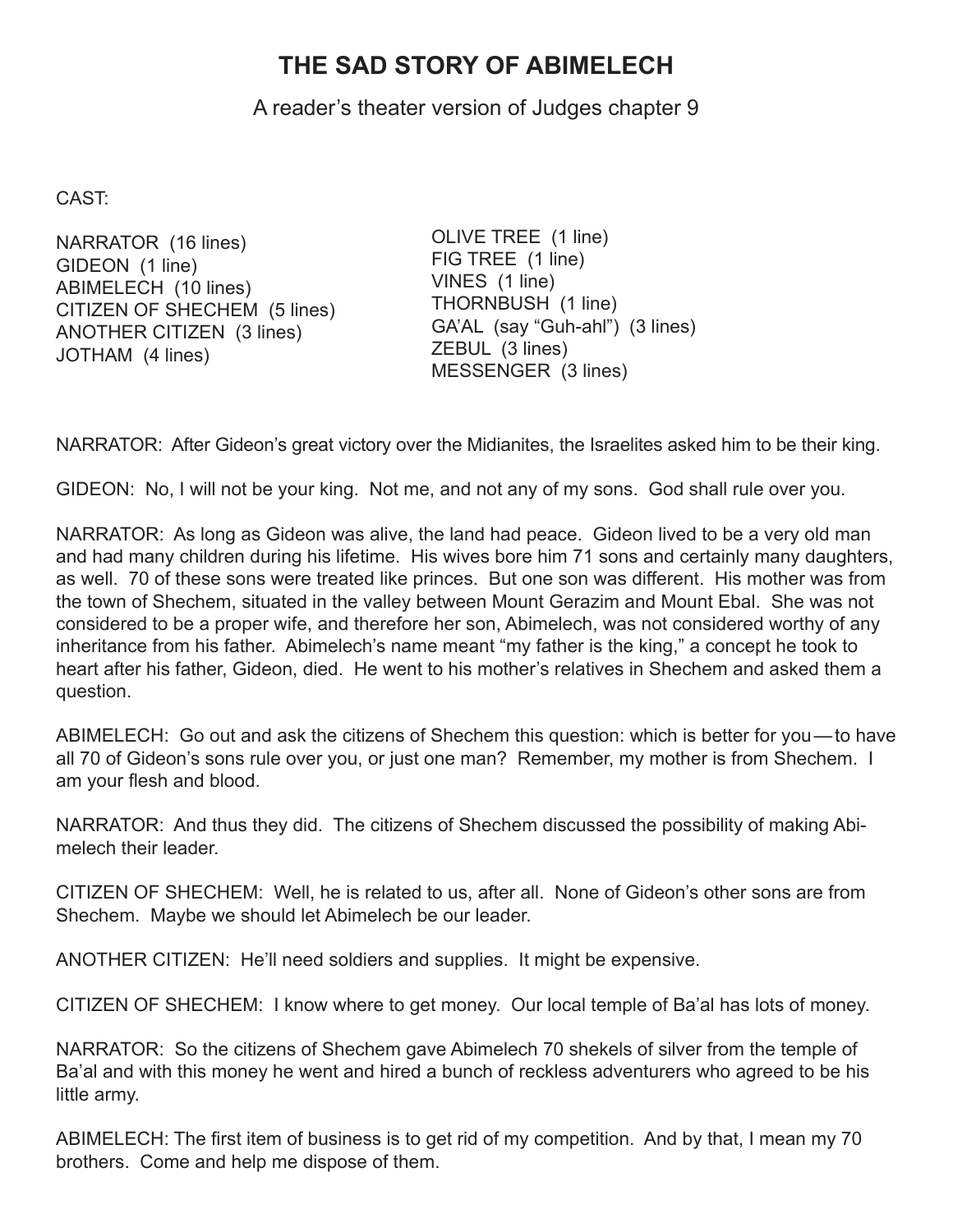NARRATOR: So they did. They killed all of Gideon's other sons. Except one. The youngest one, named Jotham, managed to escape.

ABIMELECH: And now, it's time for my coronation! Tell all the citizens of Shechem to meet me at the sacred pillar.

NARRATOR: When Jotham, the son who escaped, heard about the coronation ceremony, he went and stood on the top of Mr. Gerazim, which overlooked the town of Shechem. He shouted from the top of the mountain and no doubt they were a bit surprised at what he said. He told them a story.

JOTHAM: Listen to me, citizens of Shechem, so that God may listen you. One day the trees went out to anoint a king for themselves. They said to the olive tree, "Be our king!" But the olive tree said...

OLIVE TREE: Why should I give up making oil? My oil is used to honor both gods and men. Why should I give up this important job just to be your king?

JOTHAM: So then the trees went to the fig tree and said, "Be our king!" But the fig tree said...

FIG TREE: Why should I give up making my delicious fruit just to boss around a bunch of trees?

JOTHAM: Then the trees went to the grape vines. They said to the vines, "Please, be our king." But the vines answered...

VINES: Why should we give up making our sweet juice? We bring cheer to so many people. Why should we give this up in order to tell the trees what to do?

JOTHAM: Finally, the trees went and asked the thornbush. They said to the thornbush, "Will you be our king?" The thorn bush answered...

THORNBUSH: If you really want me to be your king, then come and take refuge in my shade. But if not, then let fire come out of the thornbush and consume the cedars of Lebanon! Citizens of Shechem, have you forgotten what my father did for you? He risked his life to save you from the Midianite armies! Did he deserve to have all his sons killed? And now you have made this reckless man your leader only because he is related to you. If you have acted honorably towards Gideon's family, then may God bless you and your new king. But if not, then let fire come out from Abimelech and consume you! And may fire from Shechem come out and consume Abimelech!

NARRATOR: Then Jotham ran away and went and lived far away from Abimelech, for fear of him. After Abimelech had ruled over Israel for three years, God sent an evil spirit to make trouble between Abimelech and the people of Shechem. First, some trouble makers began hiding in the hills and ambushing and robbing passersby. Since Abimelech was in charge, this made him look bad. Abimelech was not happy when he heard the report of what they were doing. Then God brought a big-time trouble maker into town: a man named Ga'al. Ga'al his brothers moved into Shechem and convinced the citizens that he was a better leader than Abimelech was.

CITIZEN OF SHECHEM: I'm really impressed with Ga'al. He's strong and brave.

ANOTHER CITIZEN: Yeah, I think I'll vote for him next time we get to choose a king.

NARRATOR: During the grape harvesting season, the citizens held a feast in the temple of their god.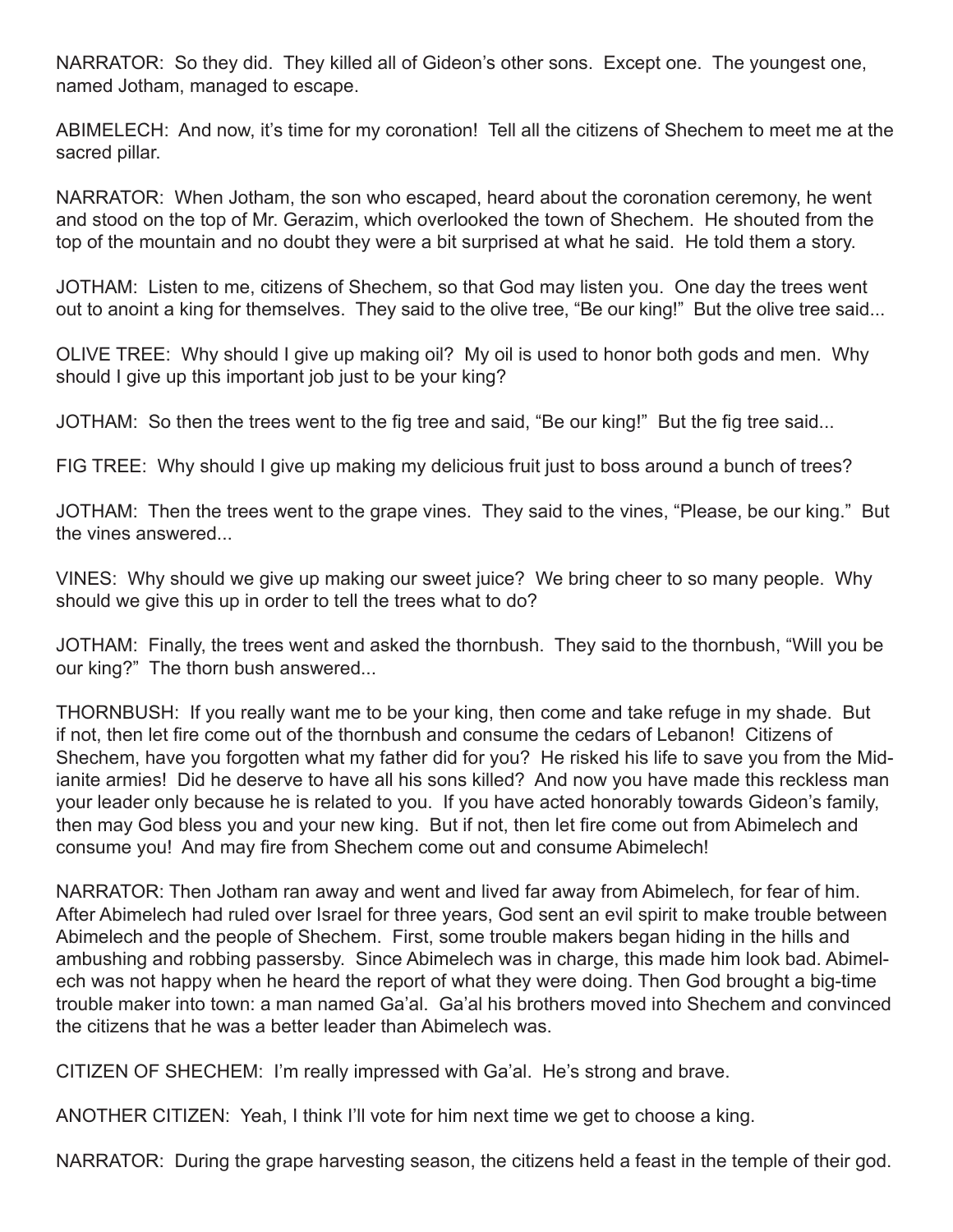While they were eating and drinking, they cursed Abimelech.

CITIZEN OF SHECHEM: Abimelech's not the man we thought he was.

ANOTHER CITIZEN: Yeah, he's pretty wimpy. In fact, I hate him, don't you?

CITIZEN OF SHECHEM: Come to think of it, we all hate him, don't we?

NARRATOR: Then Ga'al stood up and addressed the citizens.

GA'AL: Citizens of Shechem, who is Abimelech that you should follow him? Why do you even care that he is Gideon's son? Phooey on Gideon, he's not from Shechem! His only tie to Shechem is through his mother. A mere woman! Why don't you choose a leader whose father and grandfather are Shechemites? Curse Abimelech and get someone else! Oh, if only I could get rid of Abimelech for you. I'm not afraid of him. I'd say to Abimelech, "Call out your whole army against me! I dare you!"

NARRATOR: When Zebul, the governor of the city heard about what Ga'al had said, he was very angry. He sent a messenger to Abimelech to warn him.

MESSENGER: Abimelech, I have a message from Zebul, the governor. There is trouble in the city. Ga'al and his brothers are stirring up the people to revolt. During the night, you and your men should come and lie wait in the fields. In the morning, advance against the city.

ABIMELECH: Thank you for your report. I will consider Zebul's advice.

NARRATOR: Abimelech decided to take Zebul's advice and he and his men set out my night and hid in secret locations outside of the city. In the morning, Ga'al and Zebul went out and stood at the entrance to the city gate. Ga'al looked at the hills and thought he saw people moving around.

GA'AL: Zebul, look! Do you see what I see? It looks like there are men moving about on the hills.

ZEBUL: No, you must be mistaken. It's just the shadows of trees in the early morning light.

GA'AL: No, really, I'm sure I see men coming from over there! And over there, too!

ZEBUL: Well, well, well. Where is your big talk now? Didn't you just recently brag that you would be glad to take on Abimelech's whole army? So go out and fight them!

NARRATOR: So Ga'al rallied the citizens of Shechem and they went out to fight Abimelech. Ga'al lost the battle and was chased out of town. But now what would Abimelech do about the citizens of Shechem? They had betrayed Abimelech.

ABIMELECH: I'll get my revenge on the Shechemites!

NARRATOR: The next day, the people of Shechem went out into the fields. Abimelech decided this was the time to attack.

ABIMELECH: Men, arrange yourselves into three companies and lie in ambush. Wait for my signal.

NARRATOR: At the signal, one of the companies ran to the city gate to block it. The other two at-